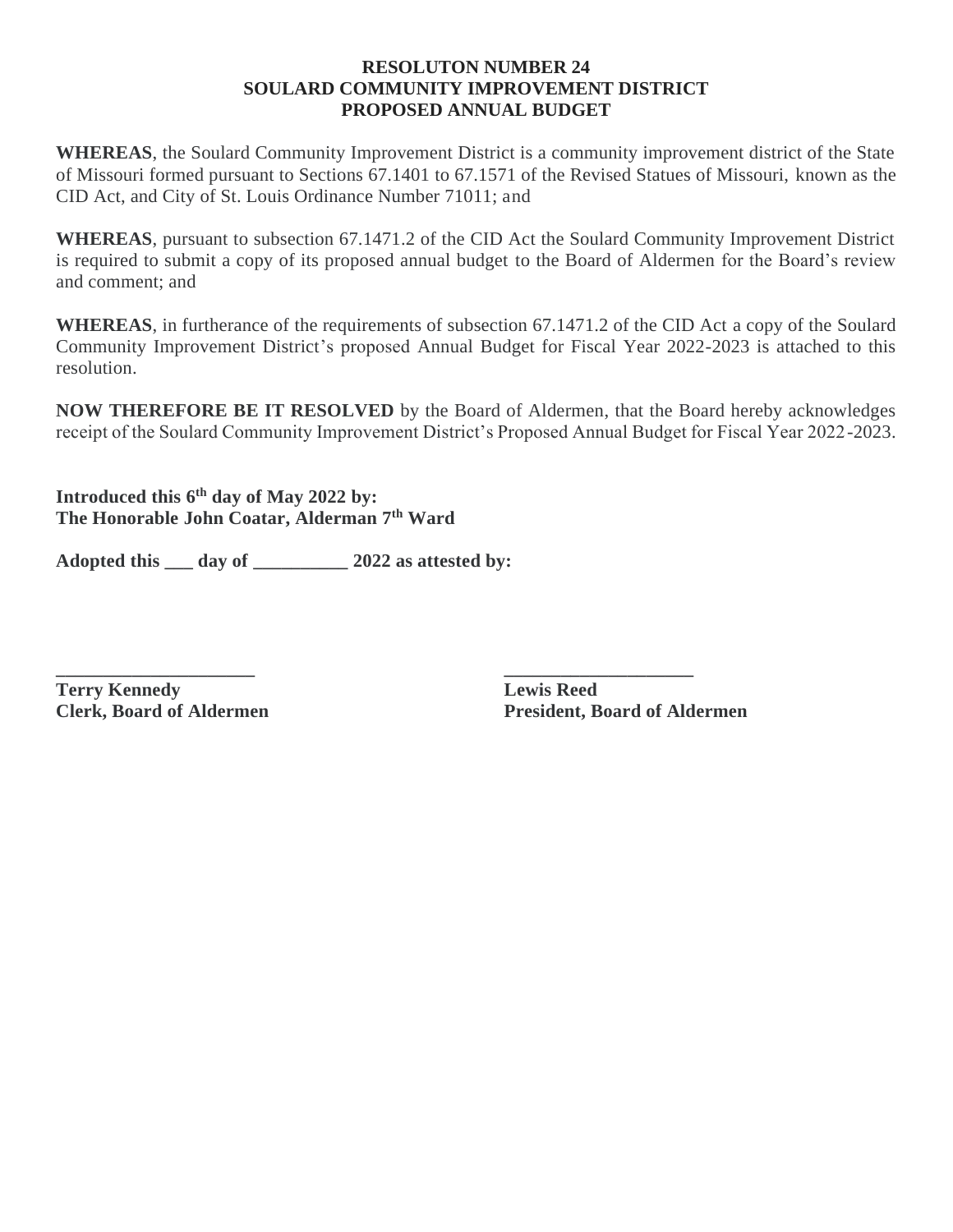# **PROPOSED ANNUAL BUDGET FY 2022-2023**

## **SOULARD COMMUNITY IMPROVEMENT DISTRICT**

This **Proposed Annual Budget FY 2022-2023** of Soulard Community Improvement District (the "CID") constitutes the annual budget of the CID pursuant to Section 67.010.1, RSMo. The CID was established by the City of St. Louis, Missouri (the "City") pursuant to Ordinance No. 71011. The fiscal year of the CID is, pursuant Section 67.1471 of the Missouri Community Improvement District Act, §§ 67.1401 et seq., RSMo., as amended (the "CID Act"), the same as the fiscal year of the City, which runs from July 1 of the present year to June 30 of the subsequent year. This annual budget pertains to the fiscal year beginning on July 1, 2022 and ending on June 30, 2023 ("FY 2022-2023"). Section 67.1471.2 of the CID Act requires the CID, within no earlier than one hundred eighty days but no later than ninety days of the beginning of each fiscal year, to submit to the governing body of the City a proposed annual budget setting forth expected expenditures, revenues and rates of assessments and taxes, if any, of the CID during such fiscal year. This budget is only a proposed budget, as contemplated by Section 67.1471.2, and is subject to change based upon either the recommendations of the City as provided for in that subsection, or upon its final adoption by the CID, as contemplated in Subsection 67.1471.3, acting in its discretion. Actual revenues and expenditures may vary due to a variety of factors that are at this time unknown, including, but not limited to, the amount of taxable retail sales within the CID. This budget is not intended to and does not limit the CID or the Board of Directors of the CID in any way in the event that actual revenues or expenditures vary from those stated herein.

#### 1. Expected Expenditures

The only expected expenditures of the CID for FY 2022-2023 are the payment of principal and interest on one or more "CID Notes" which may be issued in order to finance certain improvements and services to the property within the District. It is expected that all revenues received by the District, after the cost of collection and certain costs of administration of the District, will be expended to pay the principal and interest on such CID Notes. The exact amount of such expenditures is not yet determined and is contingent upon the actual tax revenues generated within the District.

The expected and proposed expenditures are set forth in more detail in the attached worksheet.

#### 2. Expected Revenues

The revenues expected are uncertain depending on the amount of taxable retail sales within the District in FY 2022-2023. It is estimated that the amount of such revenues will equal approximately \$720,750. This amount is only a projected estimate based on the most recent revenues collected for the CID, and is subject to change as the aforementioned variables dictate.

The expected and estimated expenditures are set forth in more detail in the attached worksheet.

3. Rates of Assessments

The CID has not imposed any assessments.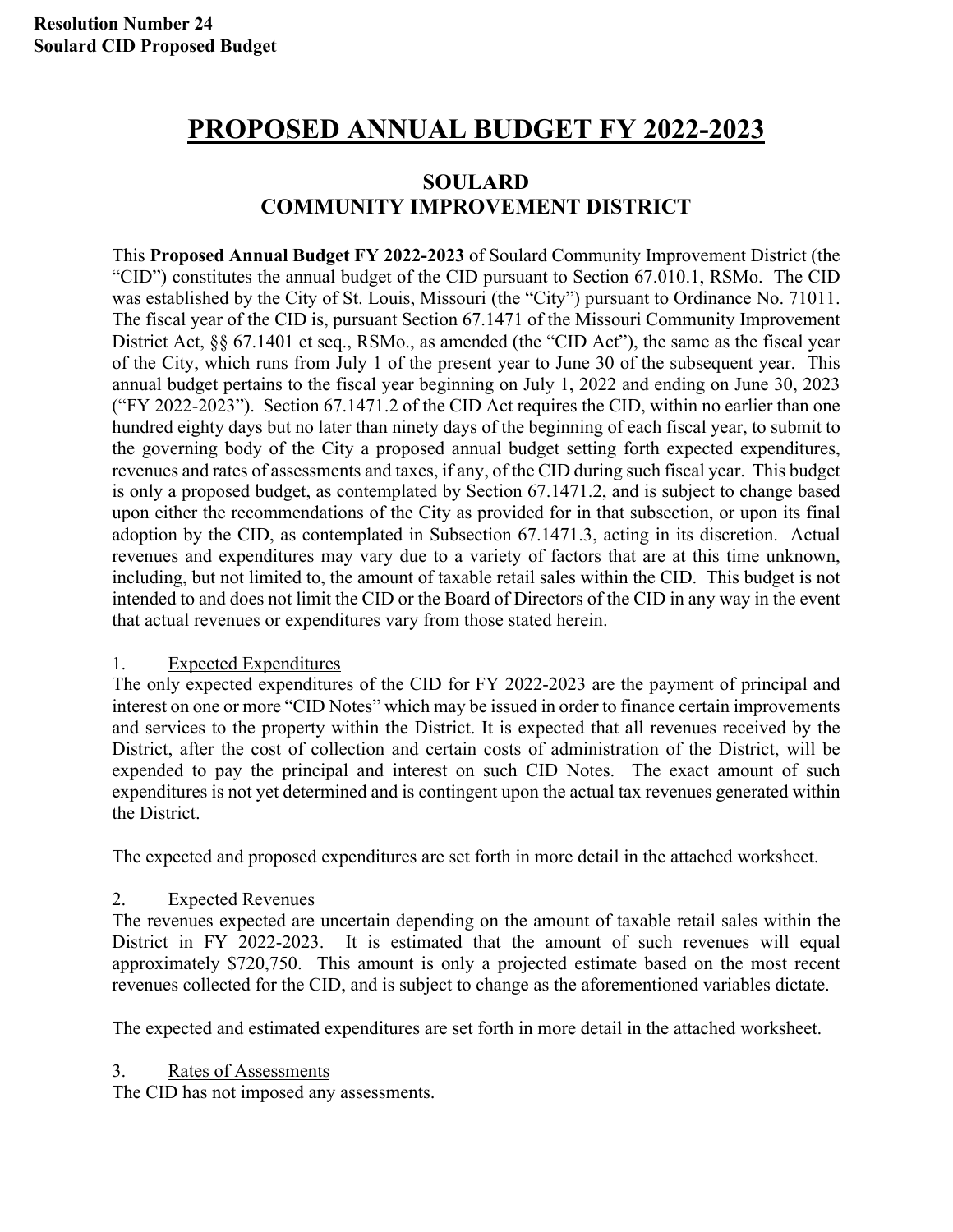#### 4. Rates of Taxes

The CID has imposed a one percent (1%) sales and use tax effective pursuant to Resolution 2019- 03. The CID has not imposed any real property tax.

#### 5. Debt and other Obligations

The CID has not incurred any debt or other obligations, but may issue CID Notes as described above during FY 2022-2023.